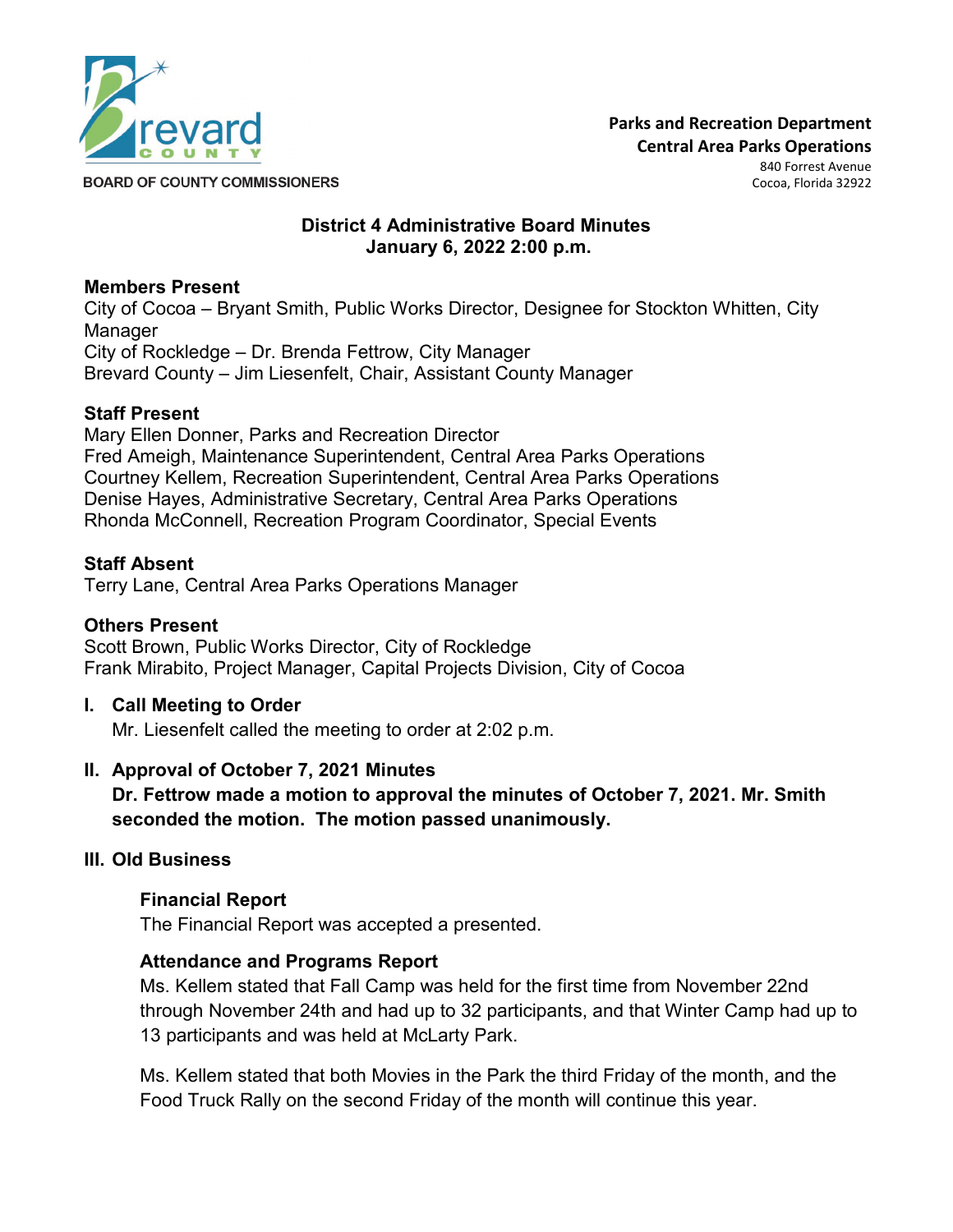Ms. Kellem stated that One Day Fun Day camps were scheduled for February  $7<sup>th</sup>$ , 18<sup>th</sup>, 21<sup>st</sup>, and March 11<sup>th</sup>.

Mr. Smith and Dr. Fettrow asked for flyers for the upcoming events so they can advertise on the City's social media.

Ms. Kellem informed the Board that staff would be monitoring hourly attendance for a few months at each of the community centers to figure out what the optimum operating hours are to best serve the community.

Ms. Kellem stated that the contract to move the Seniors at Lunch program from Martin Andersen Senior to Dr. Joe Lee Smith Community Center is in the process of being finalized, and is scheduled to go before the Board of County Commissioners for approval on January 25th.

Mrs. Donner invited Rhonda McConnell, Recreation Program Coordinator for Central Area Parks special events into the meeting to discuss the Holiday Parade.

Ms. McConnell distributed a Movies in the Park posters to the Board members.

Ms. McConnell stated that for the Cocoa/Rockledge Holiday Parade there were 15 County staff and 15 City of Cocoa staff that worked the parade. Ms. McConnell further stated that \$1,400 was spent by the County on port-o-lets, staging, and trophies, and that \$220 was collected in revenue from the parade entries, and distributed a costs sheet to the Board members with a detail of costs versus revenue.

Mrs. Donner stated that in a previous meeting there was a discussion about the Cities contributing financially towards the parade, and that another meeting should be held to further that discussion.

Dr. Fettrow stated she felt the entry fees should be raised.

Mr. Smith stated he agreed that the Cities contributing to the cost of the parades and the meeting should be held soon so the Cities can budget their money.

Mrs. Donner thanked the City of Cocoa for providing staff to assist with the parade lineup.

Dr. Fettrow asked that the County still participate in the coordination of the parade.

Mr. Smith stated that the parade is not part of the District 4 Administrative Board's purview and a meeting could be held outside of the Board meeting without any infractions of the Sunshine Law.

#### **Parks Maintenance Report**

Mr. Ameigh stated that renovations on the clay courts at McKnight Family Sports Complex are scheduled to begin January  $10<sup>th</sup>$ , and the renovations should take a couple of weeks to complete.

Mr. Ameigh stated that repairs to the septic system at James Bourbeau Memorial Park started last week and should be completed by the end of next week.

Dr. Fettrow pointed out there was some aged wood on the boardwalk on the north side of Dick Blake Park that needed some attention.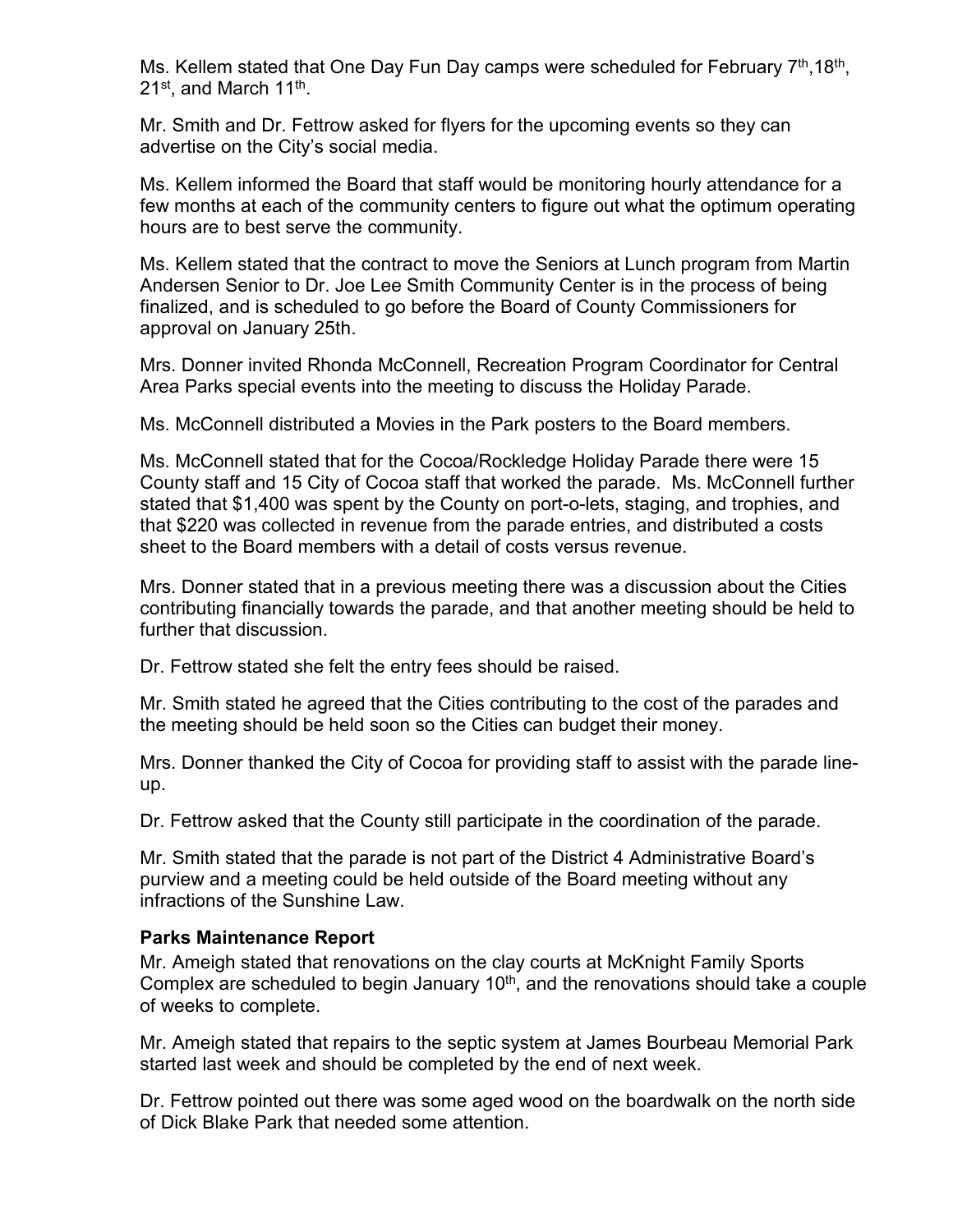Mr. Smith asked Mr. Ameigh to provide him with the total cost of the new sod and irrigation on the football field at the McKnight Family Sports Complex because the City of Cocoa was looking at doing a similar project at Don "Mo" Stradley Park.

Mr. Ameigh stated that the lighting for the practice football field at McKnight Family Sports Complex had been completed.

Dr. Fettrow stated that City of Rockledge was going to have a naming of the football field at McKnight Family Sports Complex coming up and that she would let county staff know when that would be.

Mrs. Donner stated that once the City notifies staff, staff will add the name of the field to the Brevard County Parks and Recreation website.

Mr. Liesenfelt asked how many vacant positions does maintenance staff still have.

Mr. Ameigh stated that currently there were 14 positions still vacant in maintenance, and that he was able to fill 5 positions recently.

### **Other**

None

### **IV. New Business**

### **Election of Officers for 2022**

**Dr. Fettrow made a motion to nominate the City of Cocoa as chair. Mr. Liesenfelt seconded the motion. Mr. Smith accepted the nomination. The motion passed unanimously**.

## **Projects Update FY 21/22**

Mr. Ameigh stated that the old asphalt would be capped and some new asphalt laid at McKnight Family Sports Complex, as well as renovations to the practice football field.

Mrs. Donner stated there were 5 septic to sewer projects.

Mr. Ameigh stated that the irrigation system was going to be replaced at Don Stradley Park and that he was waiting for the bids to finish coming in.

Mr. Ameigh stated that the dirt road that leads up to the playground will be paved at Dick Blake Park and that this would help create more parking spaces, and that the existing asphalt will be resurfaced.

Mrs. Donner stated that staff was exploring a traffic re-routing through McLarty Park to relieve some of the congestion from the Monoclonal Therapy on Barton Boulevard.

Mr. Liesenfelt asked if the City of Cocoa was adding police sub-station at Provost Park. Mr. Smith confirmed that the City of Cocoa Police should be occupying the sub-station which was the old Community Action building by the end of the month.

## **District 4 Administrative Board By-Laws**

Article I, Section I - Change "Recreation and Parks" to "the Brevard County Parks and Recreation Department". With this change Article I Section I is accepted.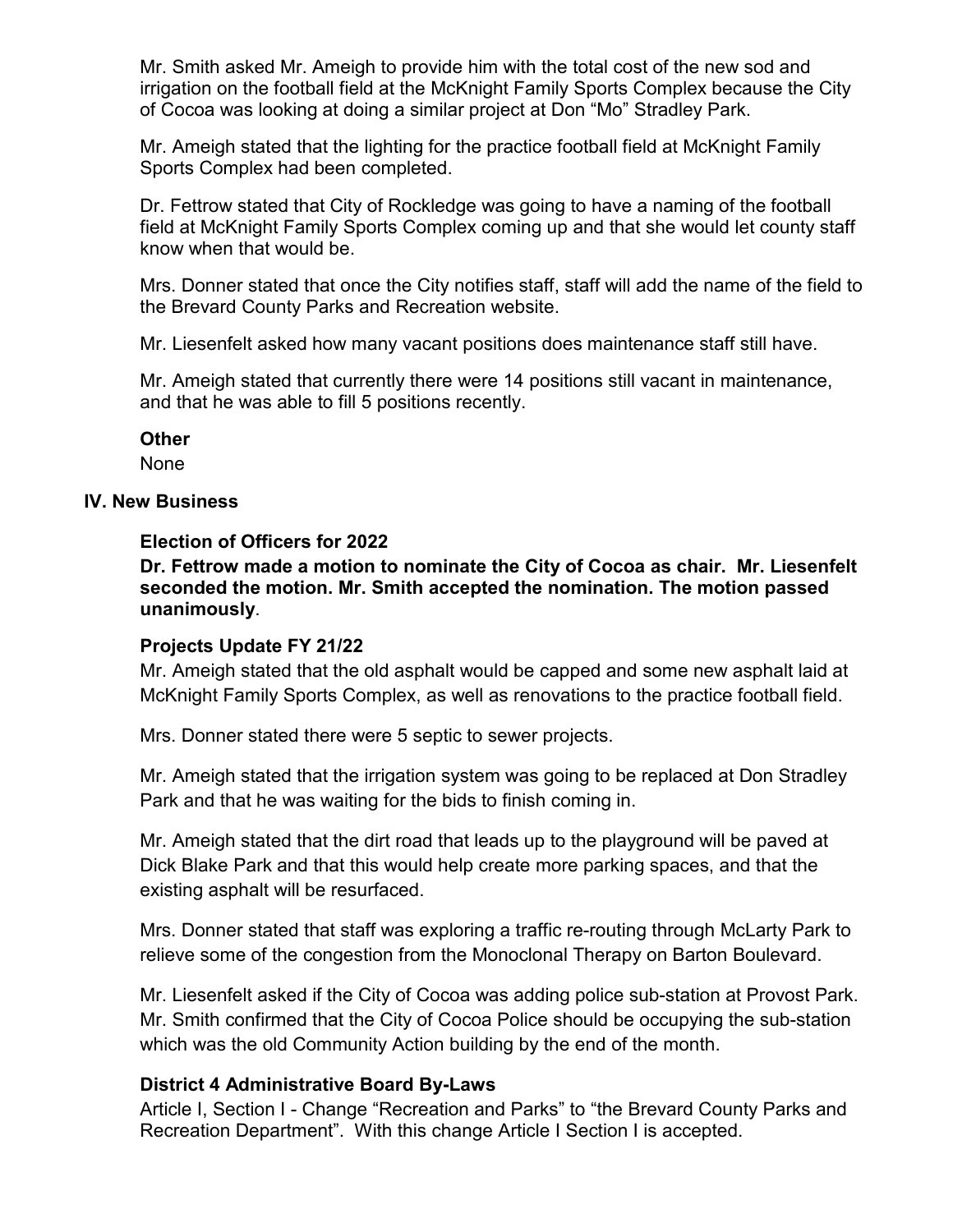Article II, Section I – Change "The" to "the" in front of City of Rockledge City Manager; change "Chairman" to "Chairperson", and change "Vice-Chairman" to "Vice-Chairperson"; change the word "alternate" to "alternates"; change "their position" to "his or her position"; change "their term" to "his or her term"; With these changes Article II Section I is accepted.

Article II, Section III – Remove the sentence "Election of officers shall be held during the first meeting in January" and add in its place "Elections for the Chairperson and Vice-Chairperson shall be conducted in the last calendar quarter Administrative Board meeting of each year". With this change Article I Section III is accepted.

Change all "chairman" to "chairperson" throughout the document. Change all "Recreation and Parks" to Brevard County Parks and Recreation".

Article III, Section I – Accepted with no changes.

Article III, Section II – Change "his" to "his/her". With this change Article III Section II is accepted.

Article III, Section III – Accepted with the change of vice-chairman and chairman to vicechairperson and chairperson.

Article IV, Section I – Change "Recreation and Parks" to "Brevard County Parks and Recreation Department"; remove "Cocoa Rockledge, County"; add the word "Administrative" and remove "and Parks". With these changes Article IV Section I is accepted.

Article IV, Section II - Remove "Recreation and Parks" and add Brevard County Parks and Recreation Department"; change "They" to "He/She". With these changes Article IV Section II is accepted.

Article IV, Section III – Remove original paragraph and replace with "The Director of Brevard County Parks and Recreation shall be responsible for the hiring or dismissal of all personnel under his/her direction. Said to be in accordance with Brevard Personnel Department policies". With this change Article IV Section III is accepted.

Article IV, Section IV – Change the second sentence to read "He/She shall be further shall report any non-budgeted emergency expenditures at the next regularly scheduled Board meeting". With this change Article IV Section IV is accepted.

Article V, Section I – Remove the word "meet" and change to "conduct regular meetings"; add the sentence "Special meetings may be called by the Chairperson of the Board upon forty-eight (48) hours written notice to Board members and the public". With these changes Article V Section I is accepted.

Article V, Section II – Accepted with no changes.

Article V, Section III - Change "Recreation and Parks" to "Brevard County Parks and Recreation", and "Chairman" to Chairperson". With these changes Article V Section III is accepted.

Article V, Section IV – Change the paragraph to read "A quorum shall be established by simple majority". With this change Article V Section IV is accepted.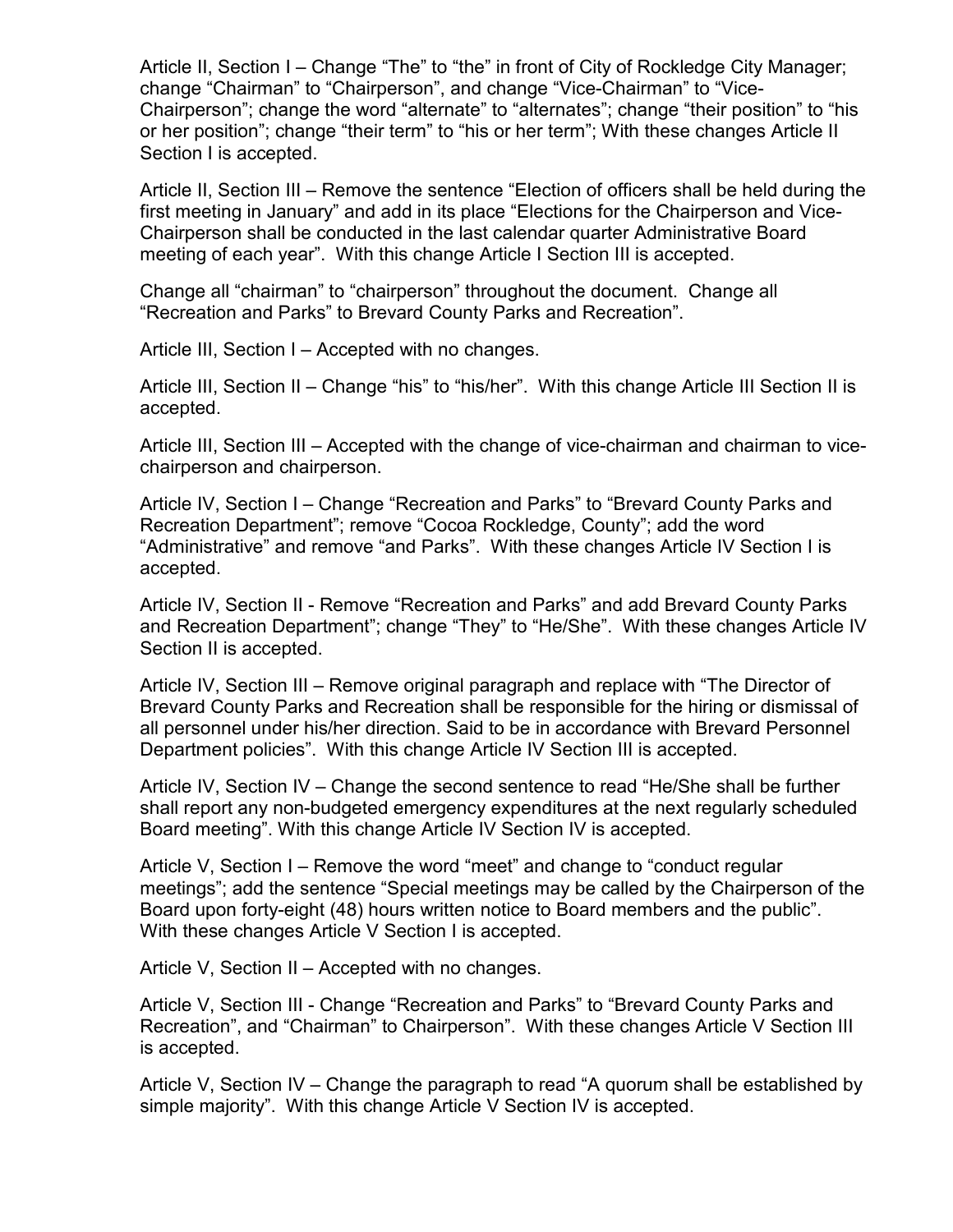Add Article V, Section V – "The Board shall approve a list of prioritized capital projects and expenditures at a meeting held prior to February  $1<sup>st</sup>$ . The Board shall approve a budget at a meeting held prior to May 1<sup>st"</sup>. New Article V, Section V is accepted.

Article VI, Section I – Remove "the" and change to "a unanimous"; remove "a quorum of official" and change to "all three"; remove "at any meeting" and add "after being properly notice as a regular agenda item". With these changes Article VI Section is accepted.

The new boundary map shall be attached.

A clean copy of these changes is to be provided at the next regular Board meeting with the agenda packet.

The prioritized list of capital improvement projects, and the FY22/23 draft budget is to be provided in advance of the next regular Board meeting.

## **Board Reports**

**Cocoa** – The City of Cocoa has renamed "Fern and Prospect Park" to "Gilmore Community Park", and is in the process of making and installing a new sign that will be meet the current Parks and Recreation specs for signs.

Mr. Ameigh asked if the City was going to use the same company to have the new sign made and mentioned that County staff had problems with the glue holding on the inlay portion of the current signs and that the City might want to reach out to the company about this issue.

The City of Cocoa is still working on their Parks Master Plan.

Mrs. Donner asked if the City had plans to do something with the pier at Lee Wenner Park.

Mr. Smith replied that he didn't know exactly where that stood as it is a Community Redevelopment Agency (CRA) project, but that the City of Cocoa wanted to speak to the County about partnering to remove it.

**Rockledge** – Dr. Fettrow stated that the City would be hosting a food truck event January  $28<sup>th</sup>$  at 4:30 p.m. to 7:30 p.m. at the Civic Hub.

The City was hosting the Chamber of Commerce's Wednesday Friendsday at the Civic Hub on the first Wednesday of March.

Dr. Fettrow stated that the City was planning on widening the trail around Lake Betsi in the McKnight Family Sports Complex.

Dr Fettrow stated the City installed dog waste disposal bag stations, at McKnight Family Sports Complex around Lake Betsi on the trail because the City Council voted to allow leashed dogs, and that bags would be supplied at the stations.

**County** – No reports